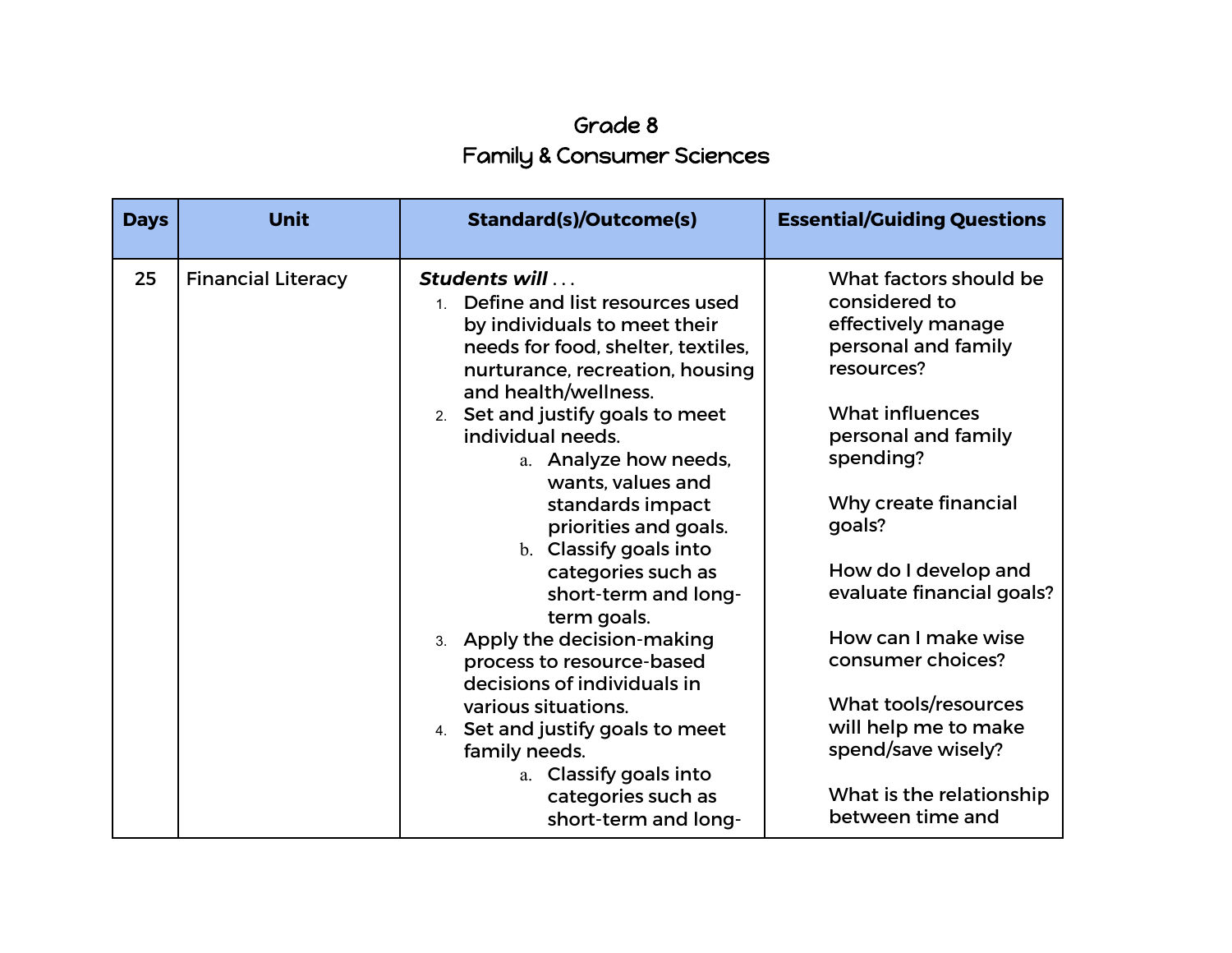| term goals.<br>5. Evaluate information provided<br>by business, consumer<br>protection and government<br>agencies related to consumer<br>rights and responsibilities<br>considering:<br>a. The reliability and<br>accuracy of the<br>information.                                                                                                                                                                                                                                                                                                                 | money?<br>What are my rights and<br>responsibilities as a<br>consumer?<br>What laws protect me<br>as a consumer? |
|-------------------------------------------------------------------------------------------------------------------------------------------------------------------------------------------------------------------------------------------------------------------------------------------------------------------------------------------------------------------------------------------------------------------------------------------------------------------------------------------------------------------------------------------------------------------|------------------------------------------------------------------------------------------------------------------|
| b. Possible biases.<br>c. Impact of advertising,<br>media and other<br>forms of technology.<br>6. Demonstrate skills needed for<br>product development, testing<br>and presentation.<br>a. Examine the labeling,<br>packaging, pricing<br>and support materials<br>(such as product<br>information) of<br>consumer goods.<br>7. Understand that the financial<br>choices that people make have<br>benefits, costs, and future<br>consequences.<br>8. Examine possible<br>consequences for individuals<br>related to borrowing money<br>from others or a financial | What do I need to know<br>about credit and interest<br>rates?<br>Why create and use a<br>budget?                 |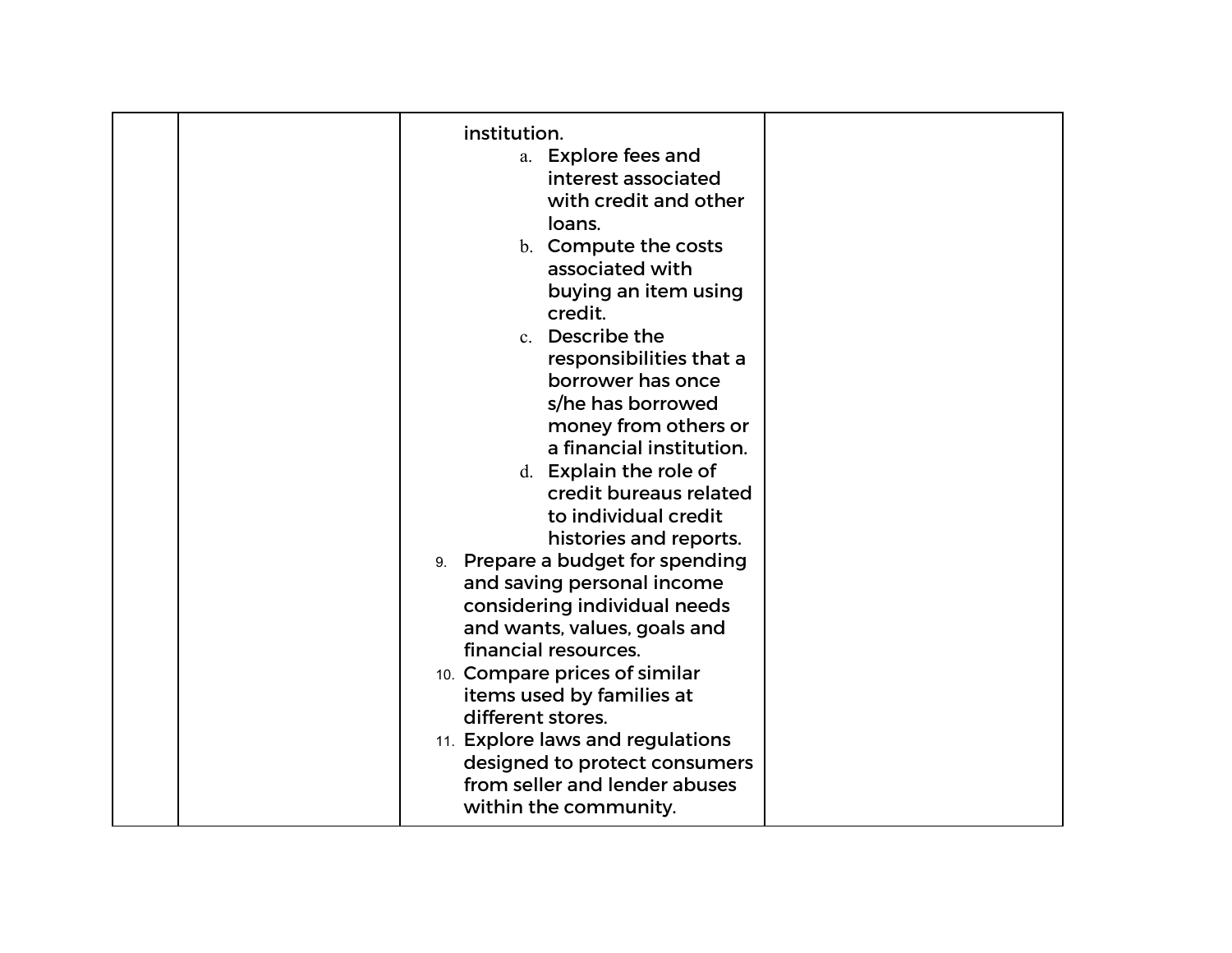|    |                                    | 12. Set goals related to time<br>allocation in their personal life.<br>13. Apply time management<br>strategies to meet personal<br>needs.<br>14. Discuss the possible<br>consequences for individuals<br>related to stress caused by over<br>exertion and stress.<br>15. Identify and use comparison-<br>shopping skills, including unit<br>pricing and labeling, to analyze<br>food quality, quantity and<br>value in the selection and<br>procurement of food for<br>families.<br>16. Compare the costs associated<br>with preparing foods at home<br>and buying prepared foods<br>from a restaurant or grocery<br>store. |                                                                                                                     |
|----|------------------------------------|-----------------------------------------------------------------------------------------------------------------------------------------------------------------------------------------------------------------------------------------------------------------------------------------------------------------------------------------------------------------------------------------------------------------------------------------------------------------------------------------------------------------------------------------------------------------------------------------------------------------------------|---------------------------------------------------------------------------------------------------------------------|
| 15 | 2. Community<br><b>Connections</b> | 1. Students will examine the<br>growth and development of<br>individuals and family<br>members in society<br>a. Describe resources that<br>support families<br>b. Investigate the reciprocal<br>relationship among                                                                                                                                                                                                                                                                                                                                                                                                          | What are the needs in my<br>community?<br>What can I do to help?<br>How do I identify resources in<br>my community? |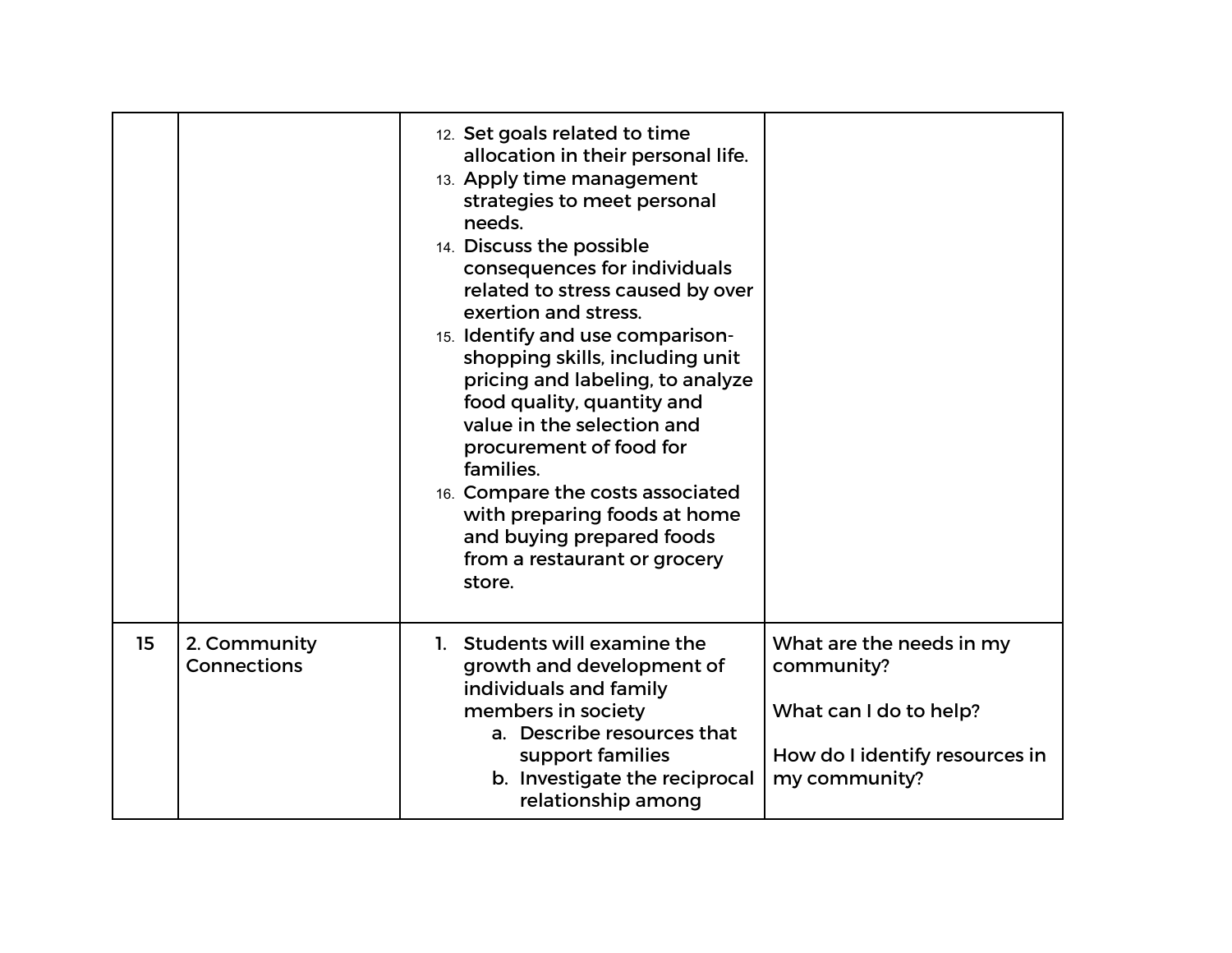|   |                  |    | individuals, families and<br>society<br>2. Examine policies, issues and<br>trends in the workplace and<br>community impact individuals<br>and families.<br>3. Explore societal issues that<br>impact individual, family and<br>community well-being<br>4. Develop, plan, implement and<br>reflect on a student service<br>project to meet a need in the<br>community<br>5. Demonstrate personal traits<br>needed to develop leadership<br>and teamwork skills<br>6. Explore community resources<br>and systems of formal and<br>informal support available to<br>individuals and families.<br>7. Identify ways individuals can<br>influence change in the<br>community (policies, agencies,<br>resources, etc.) that affect<br>individuals and family.<br>8. Set and justify goals to meet<br>community needs. | What is the process for<br>creating an action plan?<br>How can I create a public<br>awareness of the issues or<br>concerns our community<br>faces? |
|---|------------------|----|----------------------------------------------------------------------------------------------------------------------------------------------------------------------------------------------------------------------------------------------------------------------------------------------------------------------------------------------------------------------------------------------------------------------------------------------------------------------------------------------------------------------------------------------------------------------------------------------------------------------------------------------------------------------------------------------------------------------------------------------------------------------------------------------------------------|----------------------------------------------------------------------------------------------------------------------------------------------------|
| 4 | 3- Food literacy | 1. | Identify and use comparison-<br>shopping skills, including unit                                                                                                                                                                                                                                                                                                                                                                                                                                                                                                                                                                                                                                                                                                                                                | How do resources.<br>preferences, and needs<br>influence the selection.                                                                            |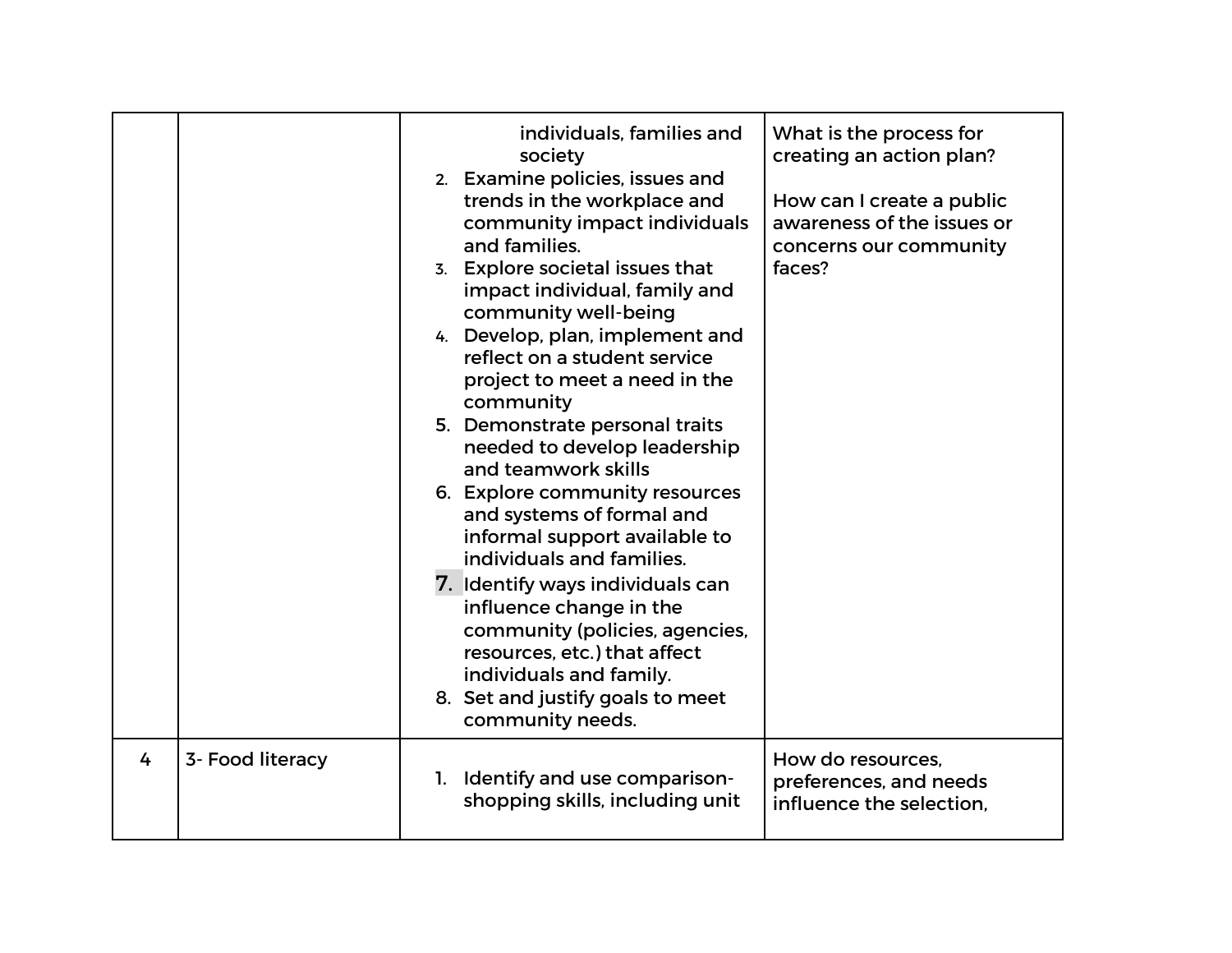|                                                                       | pricing and labeling, to analyze<br>food quality, quantity and<br>value in the selection and<br>procurement of food for<br>families.<br>2. Use practical reasoning to<br>make and justify courses of<br>action for the community<br>regarding food-related<br>concerns such as:<br>a. Hunger in the community.<br>b. Obesity in the community | purchase, and planning of<br>meals?                                                                                                                                                                                                                                                                |
|-----------------------------------------------------------------------|-----------------------------------------------------------------------------------------------------------------------------------------------------------------------------------------------------------------------------------------------------------------------------------------------------------------------------------------------|----------------------------------------------------------------------------------------------------------------------------------------------------------------------------------------------------------------------------------------------------------------------------------------------------|
| 4- Career Readiness<br>(part of the Financial<br><b>Literacy Unit</b> | Students will<br>1. Describe skills and behaviors<br>(e.g. punctuality, professional<br>appearance, communication<br>skills) that contribute to<br>employability and job success.<br>2. Set and justify goals to meet<br>individual<br>needs.<br>a. Analyze how needs, wants,<br>values and standards<br>impact priorities and goals.         | Why set goals?<br>How is the goal setting<br>process used throughout the<br>life span?<br>How do personal<br>interests/aptitudes relate to<br>my career goals and<br>decisions?<br>How does career choice affect<br>the well being of the<br>individual, family and society?<br>How do my personal |